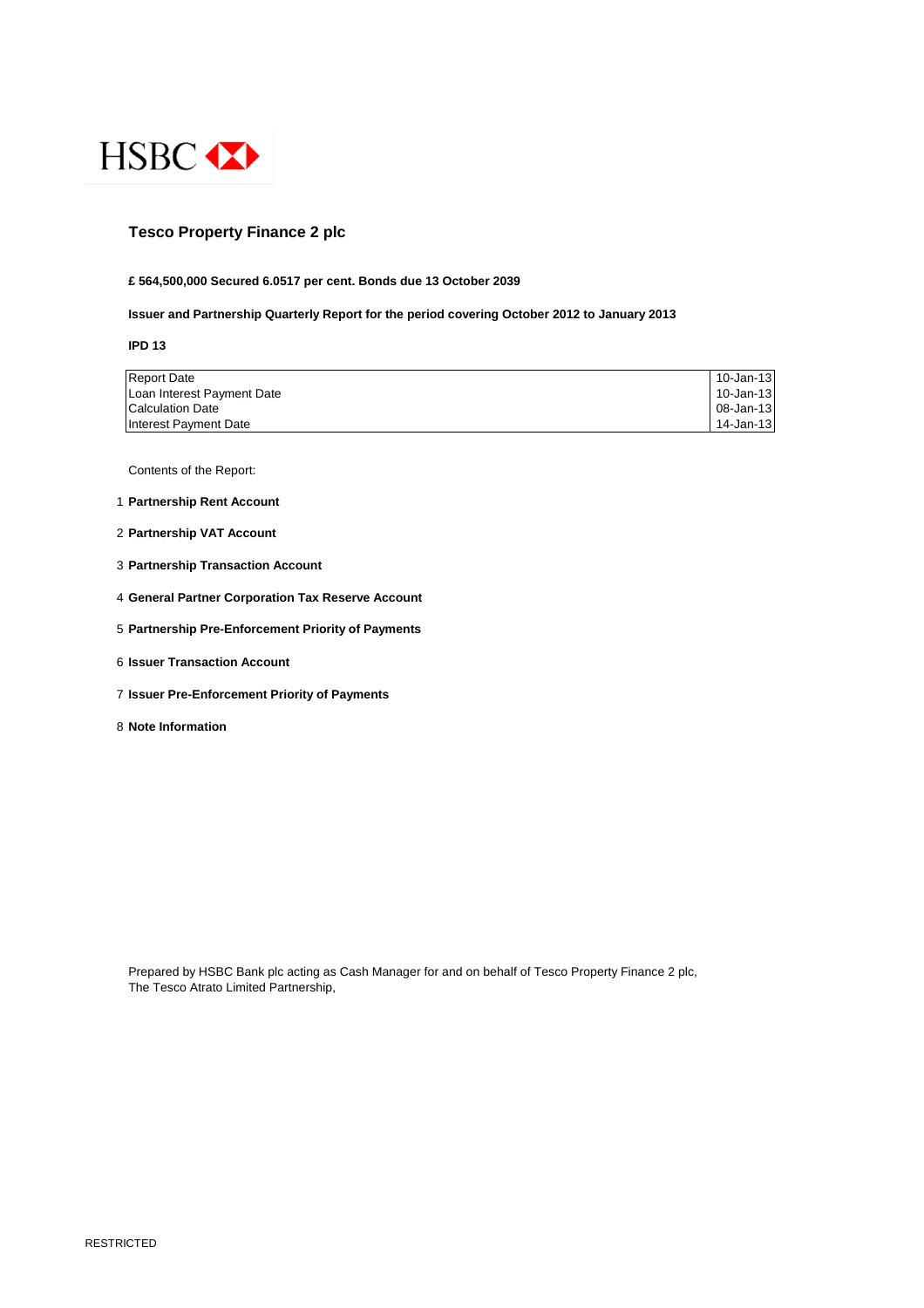## **1. Partnership Rent Account 69796072**

|             | Opening Balance                    | $0.04$ Cr           |
|-------------|------------------------------------|---------------------|
| <b>DATE</b> | <b>ENTRY DETAILS</b>               | CR/DR<br>AMOUNT (£) |
| 23-Sep-09   | Initial Deposit on Closing Date    | 5,000.00 Cr         |
| 20-Dec-12   | Rent                               | 8,414,913.00 Cr     |
| 10-Jan-13   | To Partnership Transaction Account | 8,414,913.00 Dr     |
|             | <b>Closing Balance</b>             | 5,000.04 Cr         |

# **2. Partnership VAT Account 69796099**

|                        | Opening Balance                          | 1,809,134.03 Cr                    |
|------------------------|------------------------------------------|------------------------------------|
| <b>DATE</b>            | <b>ENTRY DETAILS</b>                     | AMOUNT (£)<br>CR/DR                |
| 29-Oct-12<br>20-Dec-12 | <b>VAT Payment</b><br><b>VAT Funding</b> | 1,654,091.97 Dr<br>1,682,982.60 Cr |
|                        | <b>Closing Balance</b>                   | 1,838,024.66 Cr                    |

## **3. Partnership Transaction Account 69796080**

| 11-Oct-12     | <b>Opening Balance</b>          | 105,762.02 Cr       |
|---------------|---------------------------------|---------------------|
| <b>DATE</b>   | <b>ENTRY DETAILS</b>            | CR/DR<br>AMOUNT (£) |
|               | Property Advisor Fee (Reserved) | 145,000.00 CR       |
| 07-Jan-13     | Credit Interest                 | 693.50 Cr           |
| 07-Jan-13     | <b>Credit Interest</b>          | 39.37 Cr            |
| 07-Jan-13     | <b>Credit Interest</b>          | 325.23 Cr           |
| $10 - Jan-13$ | <b>Transfer from Rent</b>       | 8,414,913.00 Cr     |
| 10-Jan-13     | <b>Trustee Fee</b>              | 1,500.00 Dr         |
| $10 - Jan-13$ | Ongoing Fee                     | 26,450.00 Dr        |
| $10 - Jan-13$ | Expenses                        | 77,108.43 Dr        |
| $10 - Jan-13$ | Partnership Swap payment        | 1,993,272.34 Cr     |
| 10-Jan-13     | <b>Partnership Debt</b>         | 10,258,558.44 Dr    |
| 10-Jan-13     | Property Advisor Fee            | $0.00$ Dr           |
| $10 - Jan-13$ | <b>Transfer to General</b>      | $0.00$ Dr           |
|               |                                 |                     |
|               | <b>Closing Balance</b>          | 151,388.59 Cr       |

## **4. General Partner Corporation Tax Reserve Account 69796115**

|                        | Opening Balance      | $0.00$ Cr           |  |
|------------------------|----------------------|---------------------|--|
| <b>DATE</b>            | <b>ENTRY DETAILS</b> | CR/DR<br>AMOUNT (£) |  |
|                        |                      |                     |  |
| <b>Closing Balance</b> |                      | $0.00C$ r           |  |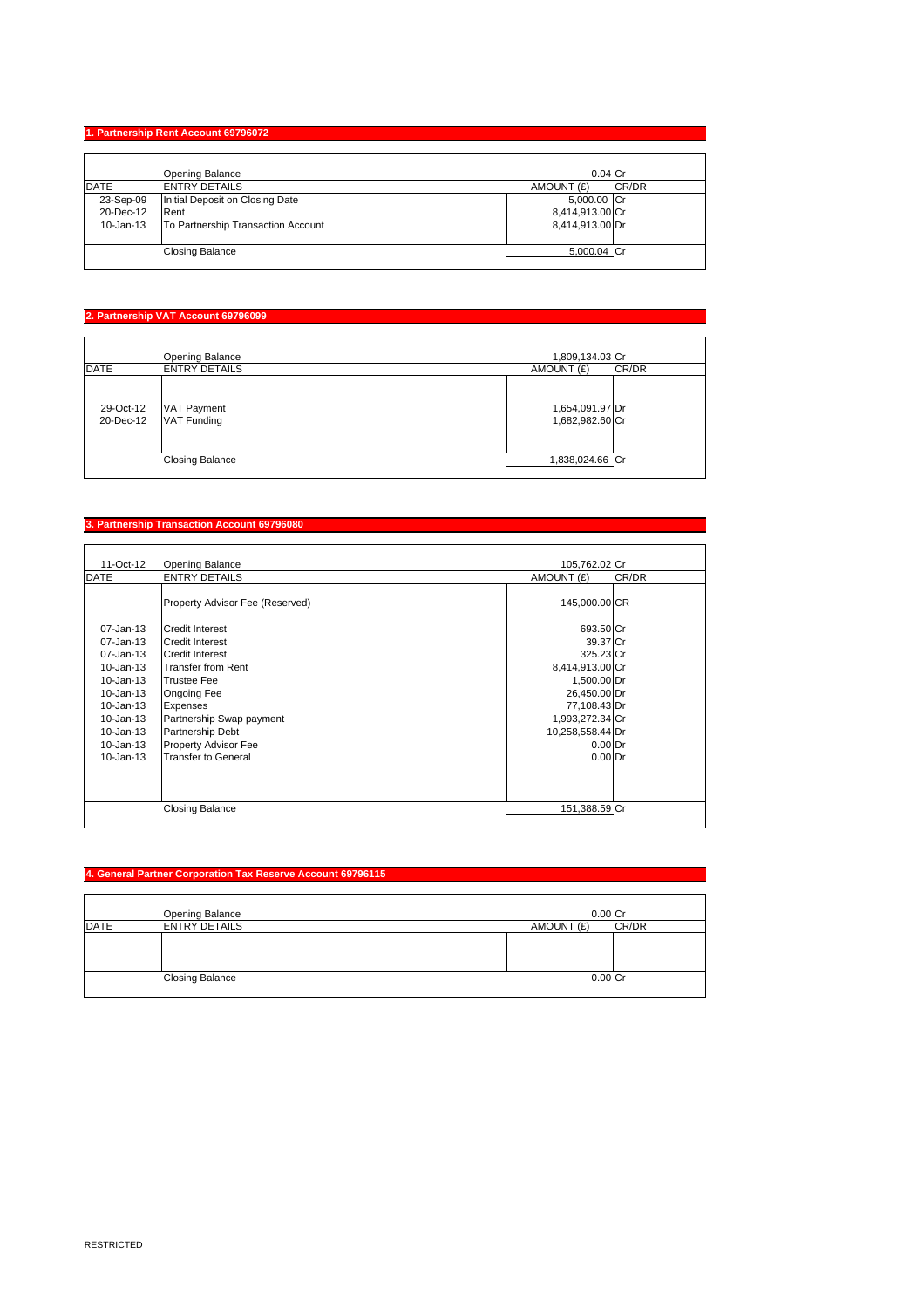|           | 5. Partnership Pre-Enforcement Priority of Payments                                                    |                          |                       |
|-----------|--------------------------------------------------------------------------------------------------------|--------------------------|-----------------------|
|           |                                                                                                        | <b>Funds Paid Out of</b> | <b>Funds Received</b> |
| Date      |                                                                                                        | account(E)               | into account $(E)$    |
| 10-Jan-13 |                                                                                                        |                          |                       |
|           | Partnership Available Funds                                                                            |                          |                       |
|           |                                                                                                        |                          |                       |
|           | a Rental Income                                                                                        |                          | 8,414,913.00          |
|           | b Funds from Issuer under Partnership Swaps                                                            |                          | 10,258,582.98         |
|           | c From Partnership VAT Account                                                                         |                          |                       |
|           | d From Partnership Disposal Proceeds Account                                                           |                          |                       |
|           | e From Partnership Insurance Proceeds Account                                                          |                          |                       |
|           | f Interest received by the Partnership Accounts and Rent Account                                       |                          |                       |
|           | g Eligible Investment Earnings by Partnership<br>h Advance under Committed Subordinated Loan Agreement |                          |                       |
|           | Net proceeds of a CPO Disposal or a Mortgage Property                                                  |                          |                       |
|           | Net proceeds of a disposal of a Mortgage Property                                                      |                          |                       |
|           | k Any other sums standing to the credit of the Partnership Transaction Ac                              |                          | 106,820.12            |
|           |                                                                                                        |                          |                       |
|           | <b>Partnership Pre-Enforcement Priority of Payments</b>                                                |                          |                       |
|           | a Partnership Security Trustee Fees                                                                    | 1,500.00                 |                       |
|           | b Issuer Security Trustee Fee, Bond Trustee, operating expenses of the Issuer                          |                          |                       |
|           | (Ongoing Partnership Facility Fee)                                                                     | 20,700.00                |                       |
|           | c Partnership Operating Expenses excluding GP UK Tax                                                   | 18,735.00                |                       |
|           | d Partnership Operator Fee                                                                             | 53,873.43                |                       |
|           | d Property Advisor Fee (Annual 25 K Jan)                                                               |                          |                       |
|           | d Nominees Corporate Services Provider Fee                                                             | 3,000.00                 |                       |
|           | d Nominees Holdco Corporate Services Provider Fee                                                      | 1,500.00                 |                       |
|           | d Nominees Side Letter payments                                                                        |                          |                       |
|           | d Nominees Holdco Side Letter payments                                                                 |                          |                       |
|           | d Account Bank Fee                                                                                     |                          |                       |
|           | d Cash Manager Fee                                                                                     |                          |                       |
|           | d Issuer Account Bank, PPA CM, CSP Fee (Ongoing Partnership Facility Fee)                              | 5,000.00                 |                       |
|           | d Headlease payment                                                                                    |                          |                       |
|           | e Partnership Expenses Ledger payment                                                                  | 6,250.00                 |                       |
|           | f Partnership Debt Interest                                                                            | 8,231,891.44             |                       |
|           | f Partnership Swap payment                                                                             | 8,265,310.64             |                       |
|           | g Partnership Debt Principal                                                                           | 2,026,667.00             |                       |
|           | Issuer Partnership Swap Termination Amount (Ongoing Partnership Facility                               |                          |                       |
|           | h Fee)                                                                                                 | 750.00                   |                       |
|           | Partnership Swap Termination Amount                                                                    |                          |                       |
|           | Property Pool Manager Fee (reserved amount)                                                            | 145,000.00<br>138.59     |                       |
|           | k Partnership Expenses Ledger payment<br><b>Alteration Adjustment Rent</b>                             |                          |                       |
|           | m Committed Subordinated Loan payment                                                                  |                          |                       |
|           | n Partnership Distribution Account                                                                     |                          |                       |
|           |                                                                                                        |                          |                       |
|           | <b>Totals</b>                                                                                          | 18,780,316.10            | 18,780,316.10         |

| Expense Reserve Ledger - Max GBP 500,000.00 |                   |             |  |
|---------------------------------------------|-------------------|-------------|--|
|                                             | Date<br>10-Jan-13 | 6,388.59 Cr |  |
|                                             | Balance           | 6.388.59    |  |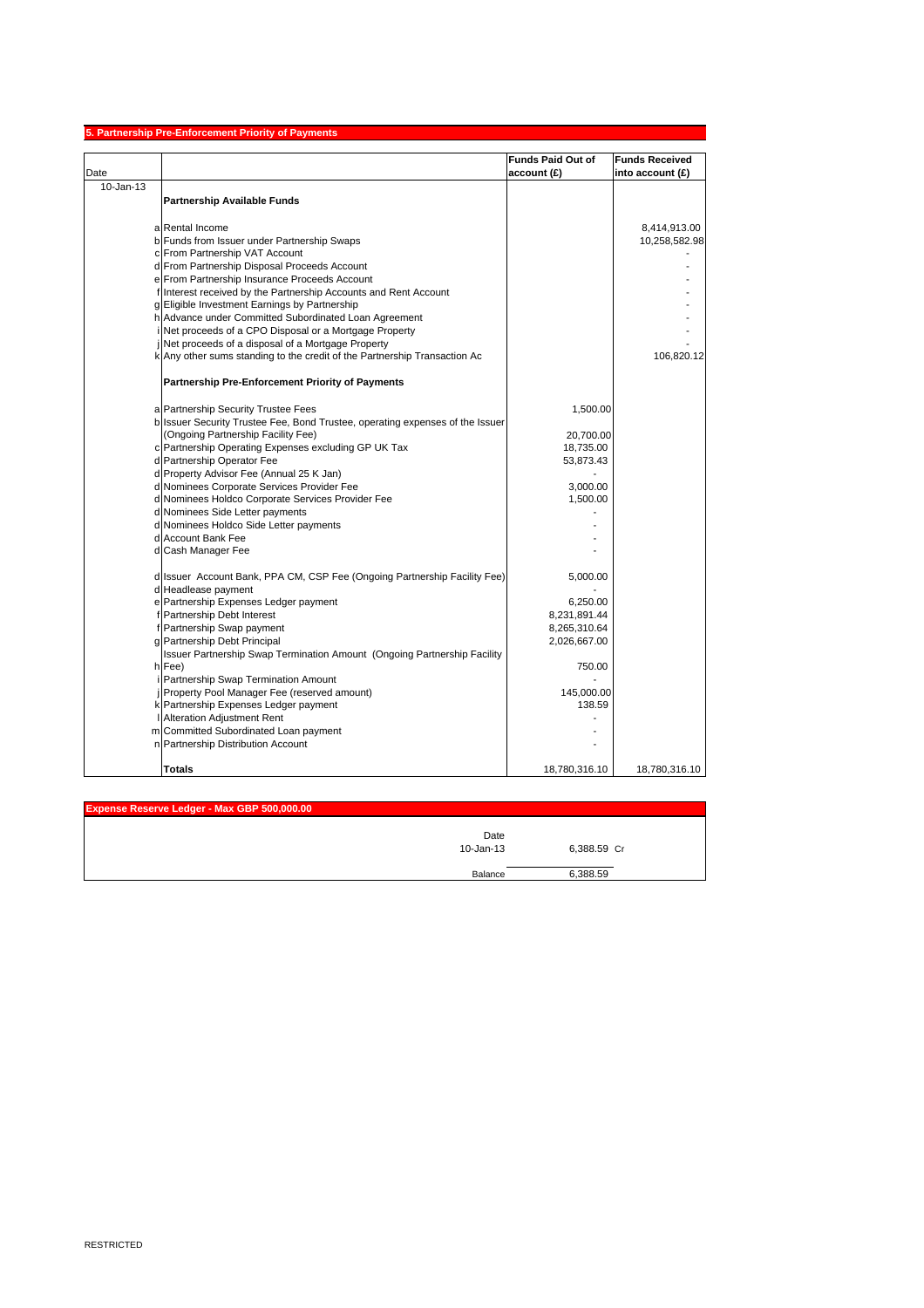### **6. Issuer Transaction Account 69796123**

|                                                                                                                                                           | Opening Balance                                                                                                                                                                                                                             | 64.824.36 Cr                                                                                                                                                              |       |
|-----------------------------------------------------------------------------------------------------------------------------------------------------------|---------------------------------------------------------------------------------------------------------------------------------------------------------------------------------------------------------------------------------------------|---------------------------------------------------------------------------------------------------------------------------------------------------------------------------|-------|
| <b>DATE</b>                                                                                                                                               | <b>ENTRY DETAILS</b>                                                                                                                                                                                                                        | AMOUNT (£)                                                                                                                                                                | CR/DR |
| $01-Nov-12$<br>$03$ -Dec-12<br>02-Jan-13<br>$14$ -Jan-13<br>14-Jan-13<br>14-Jan-13<br>14-Jan-13<br>14-Jan-13<br>$14$ -Jan-13<br>14-Jan-13<br>$14$ -Jan-13 | Credit interest<br>Credit interest<br><b>Credit interest</b><br><b>Swaps Receipts</b><br>Partnership Debt<br>Swap Pays<br><b>Ongoing Fee</b><br><b>HSBC</b> Fee<br><b>Issuer Operating Expenses</b><br><b>Issuer Profit</b><br><b>Notes</b> | 219.83 Cr<br>8.55 Cr<br>8.02 Cr<br>1,993,272.34 Cr<br>10,258,558.44 Cr<br>1,993,272.34 Dr<br>25,700.00 Cr<br>7,700.00 Dr<br>18,000.00 Dr<br>750.00 Cr<br>10,258,558.43 Dr |       |
|                                                                                                                                                           | <b>Closing Balance</b>                                                                                                                                                                                                                      | 65.810.77 Cr                                                                                                                                                              |       |

## **7. Issuer Pre-Enforcement Priority of Payments**

| Date      |                                                        | <b>Funds Paid Out of</b><br>account (£) | <b>Funds Received</b><br>into account (£) |
|-----------|--------------------------------------------------------|-----------------------------------------|-------------------------------------------|
| 14-Jan-13 |                                                        |                                         |                                           |
|           | <b>Issuer Available Funds</b>                          |                                         |                                           |
|           | a Funds due to Issuer under Partnership Swap Agreement |                                         | 8,265,310.64                              |
|           | b Amounts due to Issuer in respect of Partnership Loan |                                         | 10,285,008.44                             |
|           | c Any amount due to Issuer under Issuer Swap Agreement |                                         | 10,258,582.98                             |
|           | d Ineterest Received by Issuer on Transaction Account  |                                         | 0.00                                      |
|           | e Eigible Investment Earnings                          |                                         | 0.00                                      |
|           | <b>Issuer Pre-Enforcement Priority of Payments</b>     |                                         |                                           |
|           | a Bond Trustee Fee                                     | 1,200.00                                |                                           |
|           | a Issuer Security Trustee Fee                          | 1,500.00                                |                                           |
|           | <b>b</b> Issuer Operating Expenses                     | 18,000.00                               |                                           |
|           | c Issuer/Issuer Holdco Corporate Services Provider Fee | 0.00                                    |                                           |
|           | c Paying Agent Fee                                     | 500.00                                  |                                           |
|           | c Account Bank Fee                                     | 750.00                                  |                                           |
|           | c Cash Manager Fee<br>d Bond Interest                  | 3,750.00                                |                                           |
|           | d Bond Principal                                       | 8,231,891.43<br>2,026,667.00            |                                           |
|           | d Issuer Swap Provider                                 | 8,265,310.64                            |                                           |
|           | d Partnership Swap payment                             | 10,258,582.98                           |                                           |
|           | e Issuer Profit                                        | 750.00                                  |                                           |
|           | f Swap Subordinated Amounts                            | 0.00                                    |                                           |
|           | g Issuer Partnership Swap Termination Amount           | 0.00                                    |                                           |
|           | hilssuer Transaction Account                           | 0.01                                    |                                           |
|           | <b>Totals</b>                                          | 28,808,902.06                           | 28,808,902.06                             |